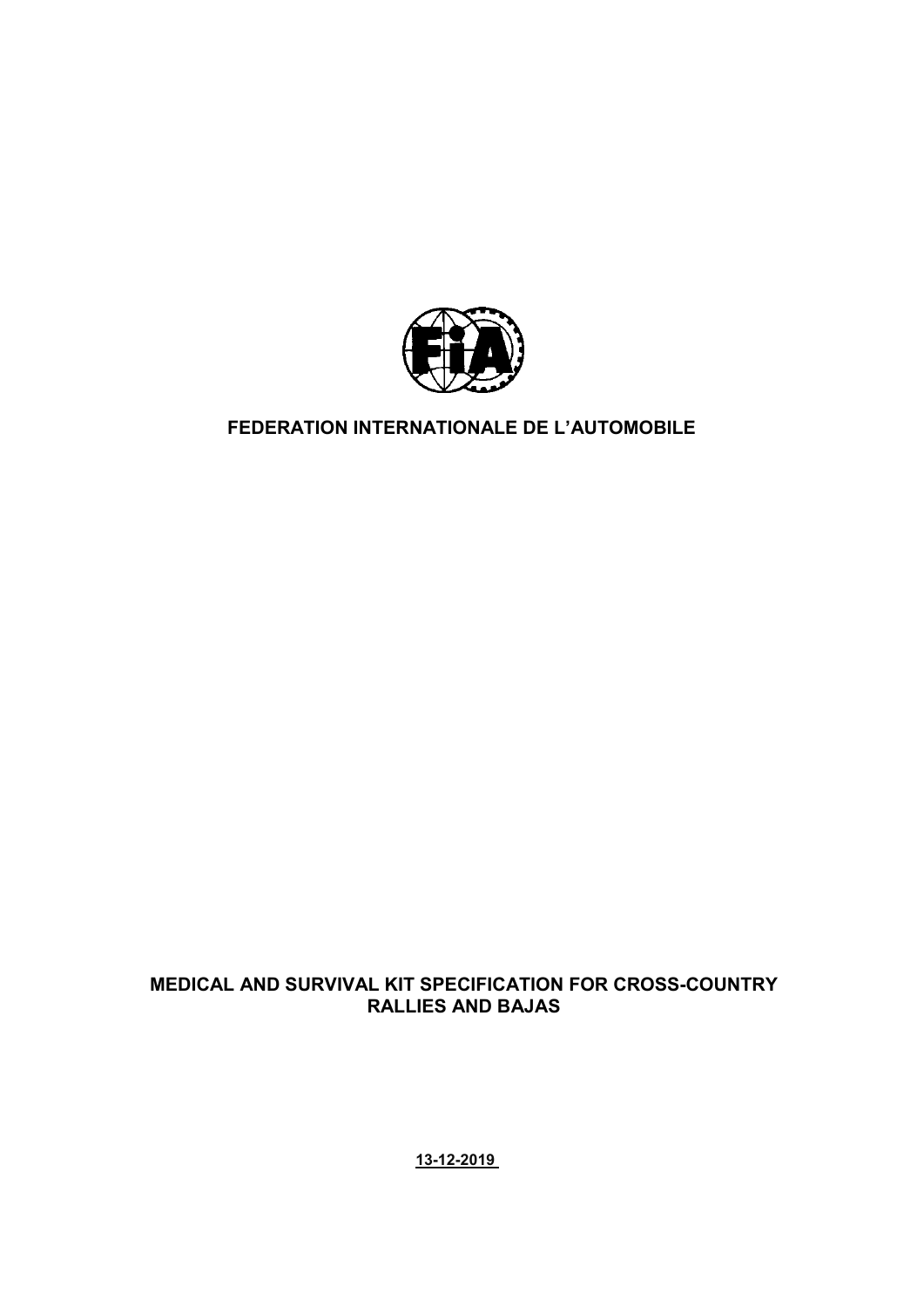# **FOREWORD**

The survival kit comprises the medical and survival equipment.

The aim of this specification is to:

- i. provide a list of medical and survival equipment,<br>ii. define a minimum weight.
- ii. define a minimum weight,<br>iii. define water and dust resi
- define water and dust resistance requirements
- iv. define colour requirements
- v. define sealing requirements, and
- vi. define validity

The FIA will list all newly-recognised medical and survival kits complying with the requirements listed below in Technical List [83], published on the FIA website [\(www.fia.com\)](http://www.fia.com/). Suppliers shall contact the FIA [\(medical@fia.com\)](mailto:medical@fia.com) in order to get their medical and survival kit listed in the Technical List [83]. The FIA reserves the right to refuse to add the medical and survival kit in case it does not meet all the below requirements.

#### **1. MEDICAL EQUIPMENT**

- 1 x rescue scissors or 1 x pair of stainless steel scissors 14.5 cm
- 1 x adhesive plaster tape 5 m x 2.5 cm
- 6 x sterile compresses 10 cm x 10 cm
- 1 x roll of conforming elastic self-adherent bandage Coban type or equivalent 4 m x 8 cm
- 2 x rescue sheet aluminium blanket minimum 160 cm x 210 cm, which can also be used to signal using the sun.
- 2 x finger plasters 12 cm x 2 cm
- 4 x pairs of disposable nitrile gloves (adult size)
- Wet wipes
- Minimum 4 single doses of physiological saline for eyes
- 1 x skin disinfectant (50 ml)
- 2 x compression bandages: emergency haemostatic compression pad
- 1 x tourniquet (one-handed operation) CAT or similar
- 1 x information sheet
- 1 x emergency procedure sheet
- 1 x critical burn kit for face and hands Water-Jel or equivalent
- 1 x 50 ml sunscreen
- 1 x headlamp
- 1 x emergency mirror
- **2. SURVIVAL EQUIPMENT**

#### **2.1. BAJA**

- 1 x [reflective triangle](http://www.dict.cc/englisch-deutsch/reflective+triangle.html)
- Seat belt cutters accessible when belted into seat
- 2 x motorcycle or working goggles (with a soft edge to the face)
- 2 x safety vest
- 1 x safety light (flashing torch), Powerflare® or similar
- 1 x towing belt
- Warm clothes and shoes if the race is taking place in temperatures below 5°C
- 2 x lighter
- 1.5 litres of non-alcoholic beverages per person with CamelBak tubes and mouthpieces or similar, to facilitate drinking during the race

## **2.2. CROSS-COUNTRY (in addition to 2.1. Baja)**

- 1 x hand shovel
- 1 x headlamp, minimum 1000 lumens, with extra batteries
- Survival food supplies, 1000 calories per person (e.g. PowerBar or similar)
- A reserve of 5 litres of drinking water in a tank which must be easily accessible without using any tools
- Additional 1.5 litres of non-alcoholic beverages per person with CamelBak tubes and mouthpieces or similar, to facilitate drinking during the race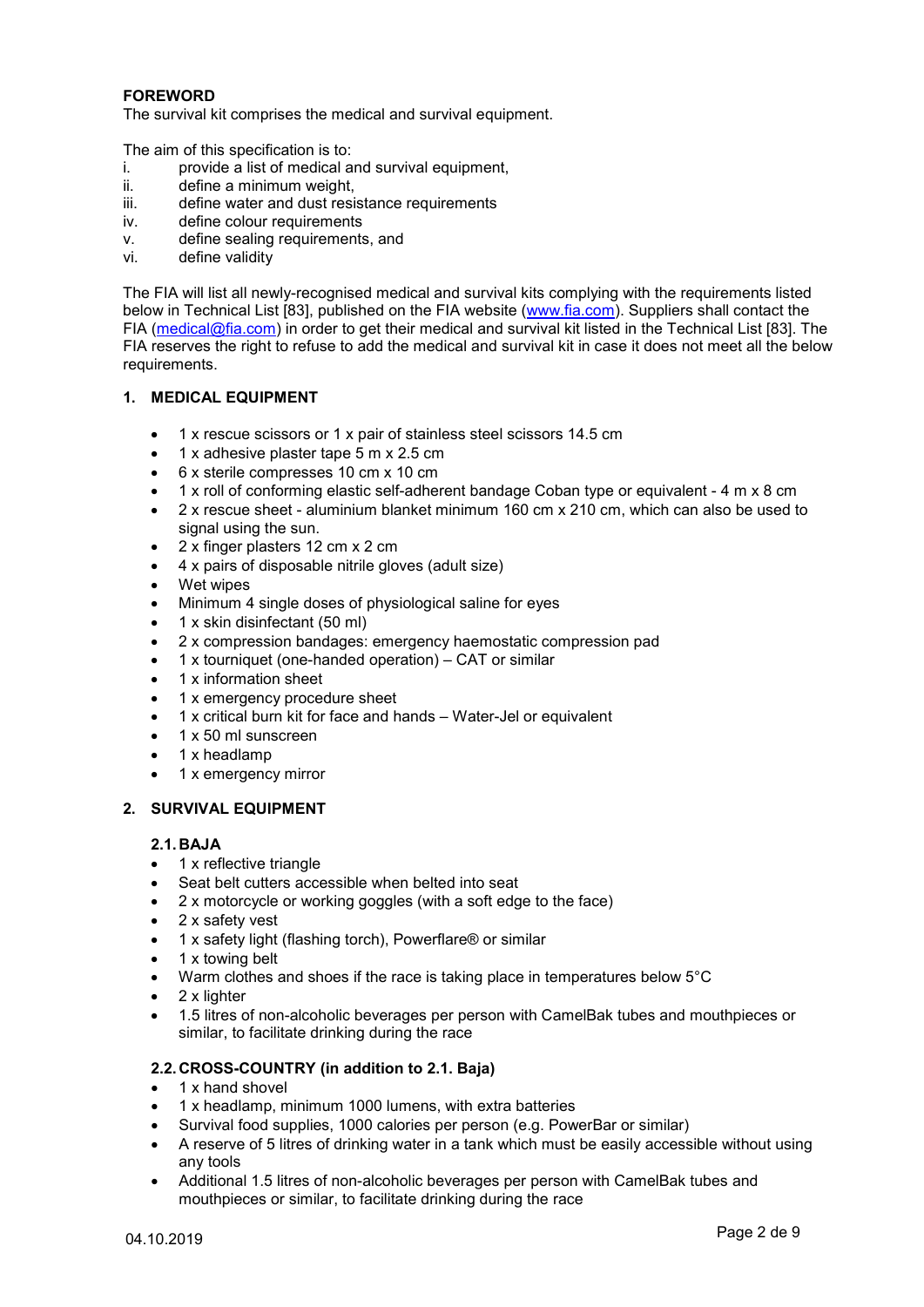# **3. DUST AND WATER RESISTANCE**

The manufacturer shall provide a certification to the FIA by which it demonstrates that the medical and survival kit bag is rated at least with the IP54 code according to BS EN 60529:1992.

## **4. COLOUR REQUIREMENTS**

The medical and survival kit bag must be of a bright signal color (i.e.: rgb 255, 255, 0).

#### **5. SEALING AND LABELLING REQUIREMENTS**

The medical and survival kit bag must be designed in a way that allows the bag to be sealed. The seal must contain a serial number.

The medical and survival kit bag must have a label with the following information:

- 1. Manufacturer's name
- 2. Model name
- 3. Serial number
- 4. Validity date

The seal and the label must have the same serial number.

The markings shall be clearly and indelibly marked on a label glued to the medical and survival kit bag. The markings shall be designed to remain clear for the expected use and lifetime of the medical and survival kit bag.

It shall be possible for the scrutineers to remove or void the labels without damaging the medical and survival kit bag.

#### **6. VALIDITY**

The medical and survival kit shall be serviced every 2 years. For example, a medical and survival kit manufactured on 1 January 2020 will be "Not valid after January 2022". Whenever the medical and survival kit is serviced by the manufacturer, the manufacturer or their official must replace the seal and label with a new one.